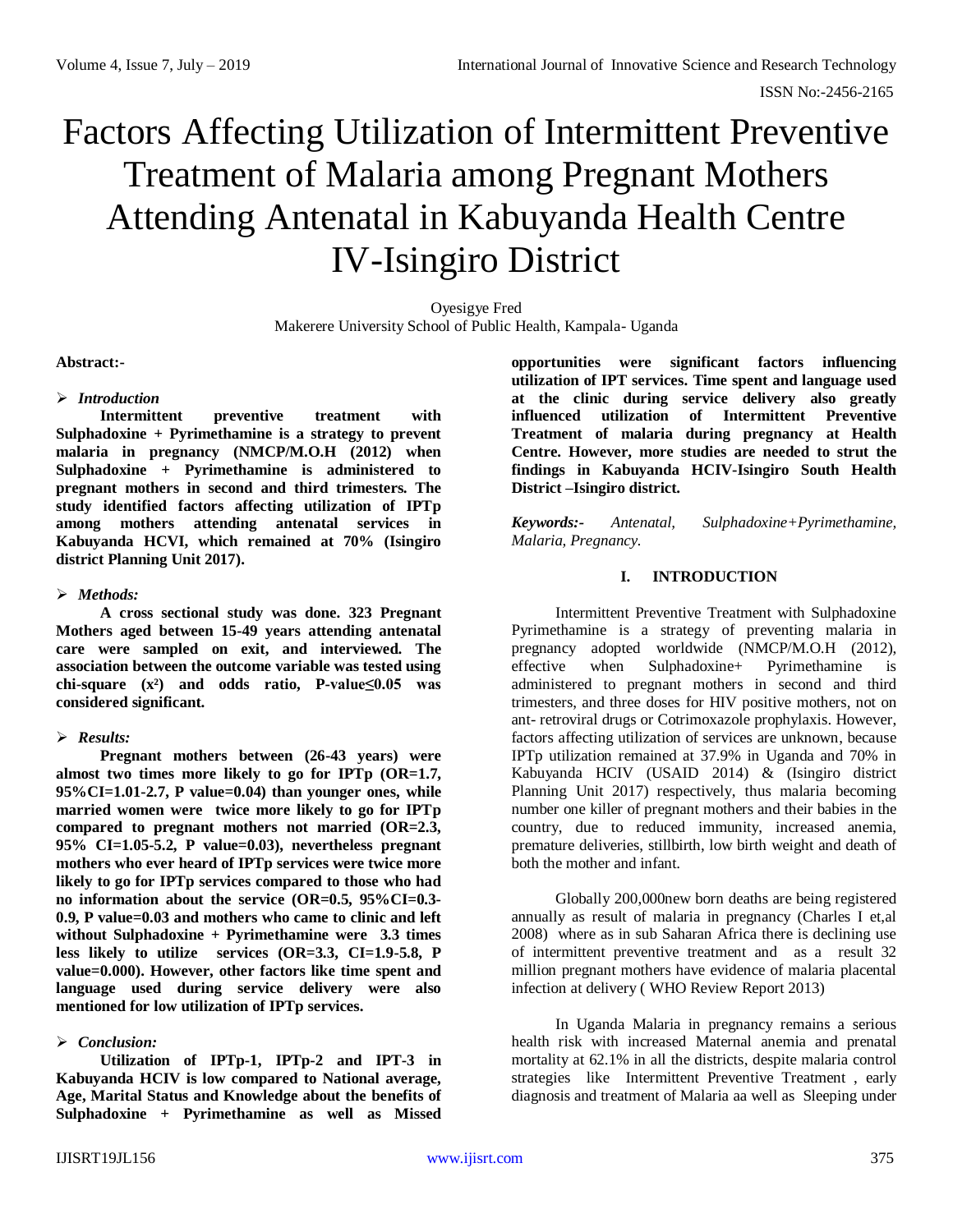#### ISSN No:-2456-2165

Insecticide treated mosquito Nets [\(http://wwwhealth](http://wwwhealth/) .go.ug/mcp/mp.html )

Kabuyanda Health Centre IV, one of the best health Centre IVs in Isingiro District of western Uganda, has a wellestablished maternity ward and antenatal care clinic, staffed with both government and millennium villages health workers. Intermittent preventive treatment remains stagnant at 70% since 2009 to date (Isingiro District Planning office 2017), factors responsible are not known, therefore the study identified factors affecting utilization of IPT services in Kabuyanda HCVI- Isingiro Health Sub District.

#### **II. MATERIALS AND METHODS**

We got approval from Makerere University School of Public Health and Ethics Committee and Uganda National Council of science and technology (NCST) to identify factors affecting utilization of Intermittent Preventive Treatment of Malaria among Pregnant mothers in Kabuyanda Health Centre IV-Isingiro District through interviewing pregnant mothers at the Health Centre

A cross sectional study was done in Kabuyanda HCIV, 323 pregnant mothers aged between 15-49 years, were interviewed, using semi structured questionnaires administered on Simple Systematic Sampling after attending antenatal care. Sample size was determined by  $n = Z^2 PQ/\delta^2$ formula used by Kish Leslie. Where  $n =$  sample size,  $Z=$  the standard normal deviate at 95% Confidence (1.96) P=Estimated prevalence of the problem under study,  $Q=100\% - P$  or  $(1-P) = 70\%$  (IPT Prevalence in Kabuyanda HCIV),  $\delta$  = the precision or Maximum acceptable error the investigator was to accommodate.

#### **III. RESULTS**

323 pregnant mothers attending antenatal care were interviewed. Majority of them (47.06%) were aged between 26-35years, (Mean age 26.18±6.02 years), (82.35%), had completed Primary school and (87.93%) were married while 75.23% were peasants in communities, however (76.2%) respondents had knowledge about the use and benefits of Sulphadoxine + Pyrimethamine during pregnancy.

| <b>Variable</b>                | Unadjusted | <b>Adjusted</b> | 95% CI       | P value    |
|--------------------------------|------------|-----------------|--------------|------------|
|                                | <b>OR</b>  | <b>OR</b>       |              |            |
| Age                            |            |                 |              |            |
| $16-25$                        |            |                 |              |            |
| $26-43$                        | 1.5        | 1.7             | $1.01 - 2.7$ | $0.04**$   |
| <b>Marital status</b>          |            |                 |              |            |
| Not married                    |            |                 |              |            |
| Married                        | 2.1        | 2.3             | $1.05 - 5.2$ | $0.03**$   |
| Divorced                       | 5.0        | 6.4             | $0.6 - 69.2$ | 0.12       |
| Separated                      |            |                 |              |            |
| Ever heard of IPT              |            |                 |              |            |
| <b>Yes</b>                     |            |                 |              |            |
| No                             | 0.68       | 0.5             | $0.3 - 0.9$  | $0.03**$   |
| Ever left the clinic without   |            |                 |              |            |
| $Sulphadowine + Pyrimethamine$ |            |                 |              |            |
|                                |            |                 |              |            |
| Yes                            |            |                 |              |            |
| No                             | 3.3        | 3.3             | $1.9 - 5.8$  | $0.000***$ |

Table 1:- Factors affecting Utilization of IPT at bivariate and multivariate analysis among respondents Factors that were significant at P=0.05, 0.01, 0.000, are represented by \*, \*\*, \*\*\* respectively.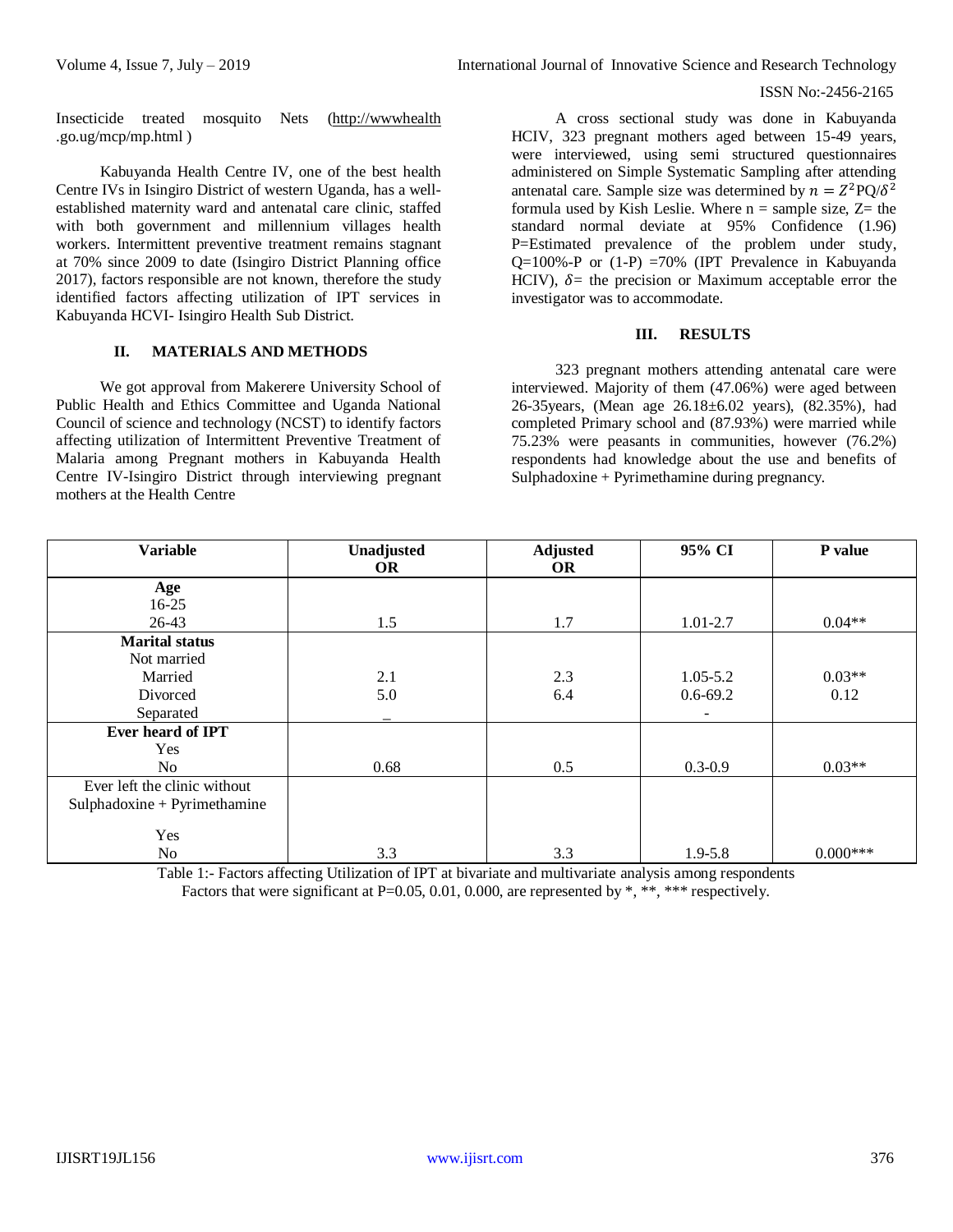#### ISSN No:-2456-2165



Age was factor affecting utilization of IPT services, because, pregnant mothers aged between (26-43) were two times more likely to go for antenatal and get IPTp services  $(OR=1.7, 95\% CI=1.01-2.7, P value=0.04)$  than younger pregnant mothers. Another significant factor was marital status, Married women were twice more likely to go for IPTp services compared to unmarried ones (OR=2.3, 95%  $CI=1.05-5.2$ , P value=0.03), and mothers, who had ever heard of IPT services were twice more likely to go for IPTp compared to those who had no information about IPTp services  $(OR=0.5, 95\%CI=0.3-0.9, P value=0.03 while$ pregnant mothers who came to the clinic and missed Sulphadoxine + Pyrimethamine were 3.3 times less likely to utilize the IPTp services  $(OR=3.3, CI=1.9-5.8, P)$ value=0.000) and (34.98%) pregnant mothers received a second dose of SP compared to (35.29%) who received the first dose; this explains the clients knowledge about the benefits of IPT services and adherence of mothers to IPTp with Sulphadoxine + Pyrimethamine in Kabuyanda HCIV.

## **IV. DISCUSSIONS**

Utilization of Intermittent preventive treatment appears to be low in Kabuyanda HCIV without hitting the national target. Factors affecting utilization of IPTp services seem to be uniform in all the respondents interviewed for Example Age, Majority of pregnant mothers (47.06%) were between 26-35 years (mean age 26.18±6.02 years), (91%) were married while 5.9% not married, all these factors influenced greatly the utilization of IPTp services and pregnant mothers knew the consequences of malaria in pregnancy (50.5%) and (5%) who did not. This agrees with the findings of Charles I et,al (2008) "Utilization of intermittent preventive treatment of malaria by pregnant mothers" Nigeria; Age and Marital status and Information influenced utilization greatly.

(35.29%) pregnant mothers received a first dose of Sulphadoxine + Pyrimethamine compared to  $(34.98\%)$  & (21,00%) who received the second and third dose respectively; this explains the knowledge about the benefits of IPT because respondents who have ever heard of Intermittent Preventive Treatment and knew that Sulphadoxine + Pyrimethamine was the recommended drug were (76.2%) compared to (22.3%) who did not, and 66.3% indicated that services were good compared to (19.2%) fair. Majority knew at what age of Pregnancy, they are supposed to swallow  $(57.6%)$  Sulphadoxine + Pyrimethamine and 13.9% did not. Also Majority feared fatal effects of Malaria during pregnancy like abortion (50.5%) to (5.0 %) who feared getting low birth weight babies. These reasons indicate knowledge and adherence levels of mothers to intermittent preventive treatment with Sulphadoxine + Pyrimethamine, which agrees with findings of Abasattai et al (2008) "Awareness and practices of malaria prevention strategies among pregnant mothers in Nigeria" and WHO (2004) Knowledge Attitude and Practice, which observed that knowledge was the main factor affecting Utilization of health services.

Pregnant mothers who ever left the clinic without (38.4%) Sulphadoxine + Pyrimethamine were less likely to utilize the service compared to (61.6%) who got Sulphadoxine + Pyrimethamine during antenatal care. This discrepancy is explained by many of them, told to swallow Sulphadoxine + Pyrimethamine at home  $(99.4\%)$  rather than at the clinic (0.6%) because of inadequate resources like Mugs and Boiled water to use (99.7%) which compromises Directly Observed Therapy at the Health Centre. Earlier studies with similar findings are (Onoka.C et al (2012) "hindrance of Utilization of intermittent preventive treatment in Primary health care units" Missed Opportunities, Lack of Resources and poor access to intermittent preventive treatment with Sulphadoxine  $+$  Pyrimethamine (Stella O.2009) "Assess Knowledge and Utilization of Intermittent Preventive Treatment, adherence and acceptability among Pregnant Mothers" Nigeria, poor adherence to Directly Observed Therapy (DOTS) was due to lack of resources and skills to administer Sulphadoxine + Pyrimethamine at places of work.

Respondents sighted hindering problems to intermittent preventive treatment services and suggested the following ways to Improve it, time management (60. 33%) and Communication to clients (25.62%) triage of clients (4.96%) recruitment of enough staff (4.13%) and providing more space for the services (1. 65%).This is, in line with responses on time spent at the clinic, because Majority spend 2-3hours (52.0%) compared to 1hour (18.9%). which agrees with Chamberlain. C. et al (2013) "on perception of intermittent preventive treatment and barriers of adherence in Peri –Urban and rural communities" Nigeria. He observed that time spent at the clinic and lack structural programs were factors affecting Utilization of IPT services.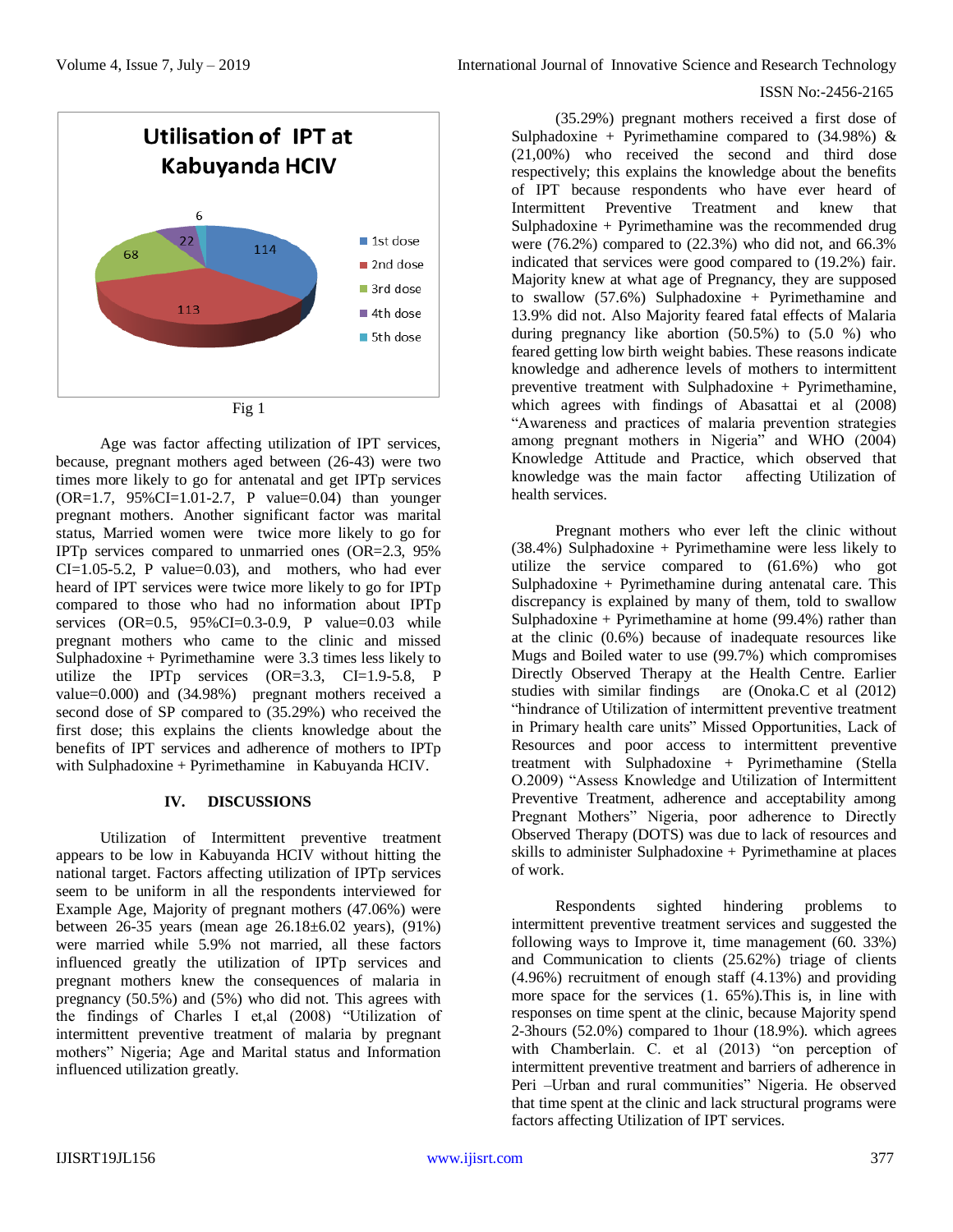However, the study was carried out under limited resources such as time and money, therefore it is important to do more similar studies since health seeking habits are influenced by many factors over time.

# **V. CONCLUSIONS**

The study identified factors for effective utilization of Intermittent Preventive treatment services in Kabuyanda HCIV, and made the following conclusions;-

- IPTp-1, IPTp-2 and IPTp3 utilization in Kabuyanda HCIV is below the National target (35.29%,34.98% & 21,00%vs80%). Therefore, very low as previously reported (Uganda Mal Qtly Bulletin 2014 MOH 2014)
- $\triangleright$  Pregnant mothers who are Aged Utilized Intermittent Preventive Treatment services in Kabuyanda HCIV during antenatal than younger ones
- Married Pregnant mothers utilized Intermittent Preventive Treatment services in Kabuyanda HCIV than those who were either not married or divorced
- $\triangleright$  Pregnant mothers who ever heard about malaria and IPTp services utilized the services more that those who had no knowledge about the benefits of Sulphadoxine + Pyrimethamine during pregnancy
- $\triangleright$  Pregnant mothers who ever left the antenatal clinic without swallowing Sulphadoxine + Pyrimethamine (missed opportunity) were less likely to return for the next visit
- $\triangleright$  Time spent by clients to get services and language used at the clinic greatly influenced Intermittent Preventive treatment utilization at Health Centre
- $\triangleright$  Therefore, addressing the following factors, the researcher is optimistic that Intermittent Preventive treatment services will improve and hit the national target.
- The Health Centre IV Managers strengthen health education programs with focus on the benefits of Intermittent Preventive treatment during antenatal care and intensify community sensitization all over.
- The District Health Office and Health Sub District design and buttress continuous medical trainings about management of health services while addressing time spent by clients to get services, triage and arrangement of the clinic and foster proper communication between staff and clients during antenatal care.
- > The Health Sub District managers strengthen planning on Directly Observed Therapy and procure required resources for Intermittent Preventive treatment services for example Sulphadoxine + Pyrimethamine, Mugs and Jerry cans for boiled water to avoid missed opportunities that compromise compliance due to stock outs of drugs and resources
- The researcher recommends and calls other researchers for larger studies to further strengthen the Findings of this Study.

# **ACKNOWLEDGEMENTS:**

Special thanks go Dr.Simon Kasasa for technical guidance on completion of this manuscript . Am also grateful for the assistance and contributions of Isingiro district and Kabuyanda HCIV Staff in carrying out this research. Finally, I thank Research assistants who helped me, in data collection and respondents who spent their valuable time during the interview.

- *Competing interests:* The author declare no competing interest.
- *Author's contributions:* Oyesigye Fred was for conceptualization, design, collection of data, statistical analysis and drafting of the paper while Simon Kasasa for integrity, accuracy & analysis of data. All authors have agreed to the final Research paper.

#### **REFERENCES**

- [1]. Adam I: et al (2006) Artesunate plus sulfadoxinepyrimethamine in the treatment of uncomplicated plasmodium falciparum malaria during pregnancy in Eastern Sudan
- [2]. Akinleye.S et al( 2009) Knowledge and utilization of intermittent preventive treatment of malaria among pregnant women attending antenatal clinics in primary health care centers in rural south west. Nigeria
- [3]. Campbell.P et al (2006) A randomized trial comparing thr efficacy of four treatment regimens for un complicated falciparum malaria in Assam India
- [4]. Greenwood.B (2008) Control to elimination: implication for malaria research trends: Parasitol
- [5]. Jima.D.et al (2005) Efficacy of sulfadoxinepyrimethamine for the treatment of uncomplicated falciparum malaria in Ethiopia Kweku M et al (2008) Seasonal intermittent preventive treatment for the prevention of anaemia and malaria in Ghanaian children: a randomized placebo controlled trial:Ghana
- [6]. Makerere School of Public Health (2013) Master of Public Health Distance program Hand book: Kampala
- [7]. Mbonye A.K (2007) et al( Intermittent preventive treatment of malaria in pregnancy: a new delivery system and its effect on maternal health and pregnancy outcomes in Uganda
- [8]. Ndyomugyenyi.R and Katamanywa.J. 2010 Intermittent Preventive treatment of Malaria in pregnancy (IPT): do frequent antenatal care visits ensure access and compliance to Uganda rural communities? Transactions of the royal Society of Tropical Medicine and hygiene, 104,536-540
- [9]. National Institute of Health( 2006) Efficacy of intermittent sulfadoxine- pyrimethamine and sulfadoxine- pyrimethamine+ artesunate treatment in the prevention of resistant plasmodium falciparum: USA malaria in areas with chloroquine